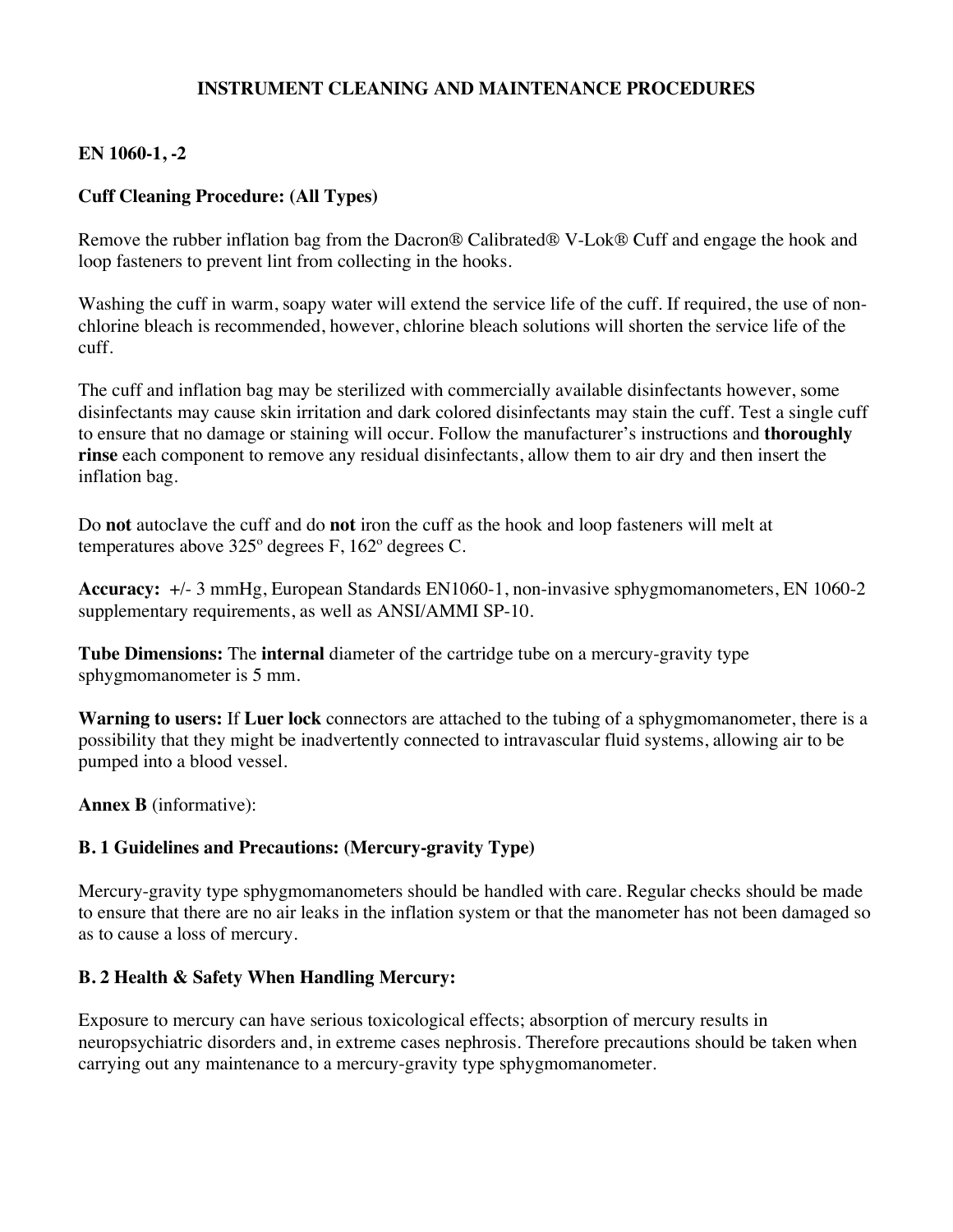When cleaning or repairing a mercury-gravity type sphygmomanometer the instrument should be placed on a smooth impervious surface, which slopes away from the operator at about a 10-degree to the horizontal, with a water-filled trough at the rear. Suitable gloves (e.g. *nitrile*) should be worn to avoid direct skin contact. Work should be carried out in a well-ventilated area, and ingestion and inhalation of the vapor should be avoided.

For more extensive repairs, the instrument should be packed with adequate padding, sealed in a plastic bag or container, and returned to a specialist for repair. It is essential that a high standard of occupational hygiene be maintained in facilities where mercury-containing instruments are repaired. Chronic absorption is known to have occurred in individuals repairing sphygmomanometers.

## **B. 3 Mercury Spillage:**

When dealing with a mercury spillage, wear latex gloves. Avoid prolonged inhalation of mercury vapor. Do not use an open vacuum system to aid collection.

Collect the small droplets of mercury into one globule and immediately transfer all the mercury into a container, which should then be sealed.

After removal of as much mercury as practicable, treat the contaminated surfaces with a wash composed of equal parts calcium hydroxide and powdered sulfur mixed with water to form a thin paste. Apply this paste to all contaminated surfaces and allow to dry. Remove the paste and wash the surfaces with clean water. Allow to dry and ventilate the area.

## **B. 4 Cleaning The Manometer Tube:**

To obtain the best results from a mercury-gravity type sphygmomanometer, it should be tested at regular intervals to see if the mercury moves up and down the tube freely. If it does not, the manometer tube should be cleaned. During cleaning, care should be taken to avoid the contamination of clothing. Any material contaminated with mercury should be sealed in a plastic bag and disposed of properly.

# **Instrument Maintenance (All Types)**

**Maintenance:** It is recommended that accuracy and performance be checked one a year, and after any repair. Additionally, aneroid instruments should be checked for accuracy if the pointer is outside of the zero calibration zone, when no pressure is applied.

# **Testing Instrument Accuracy**

To test instrument accuracy you will need:

1. A *master reference manometer* (mercury-gravity standard).

2. A "Y" connector with an inflation bulb and valve attached.

Connect one leg to the *master reference manometer* and the other to the blood pressure instrument to be tested.

Note: *Cuffs and bags are not used in this test.*